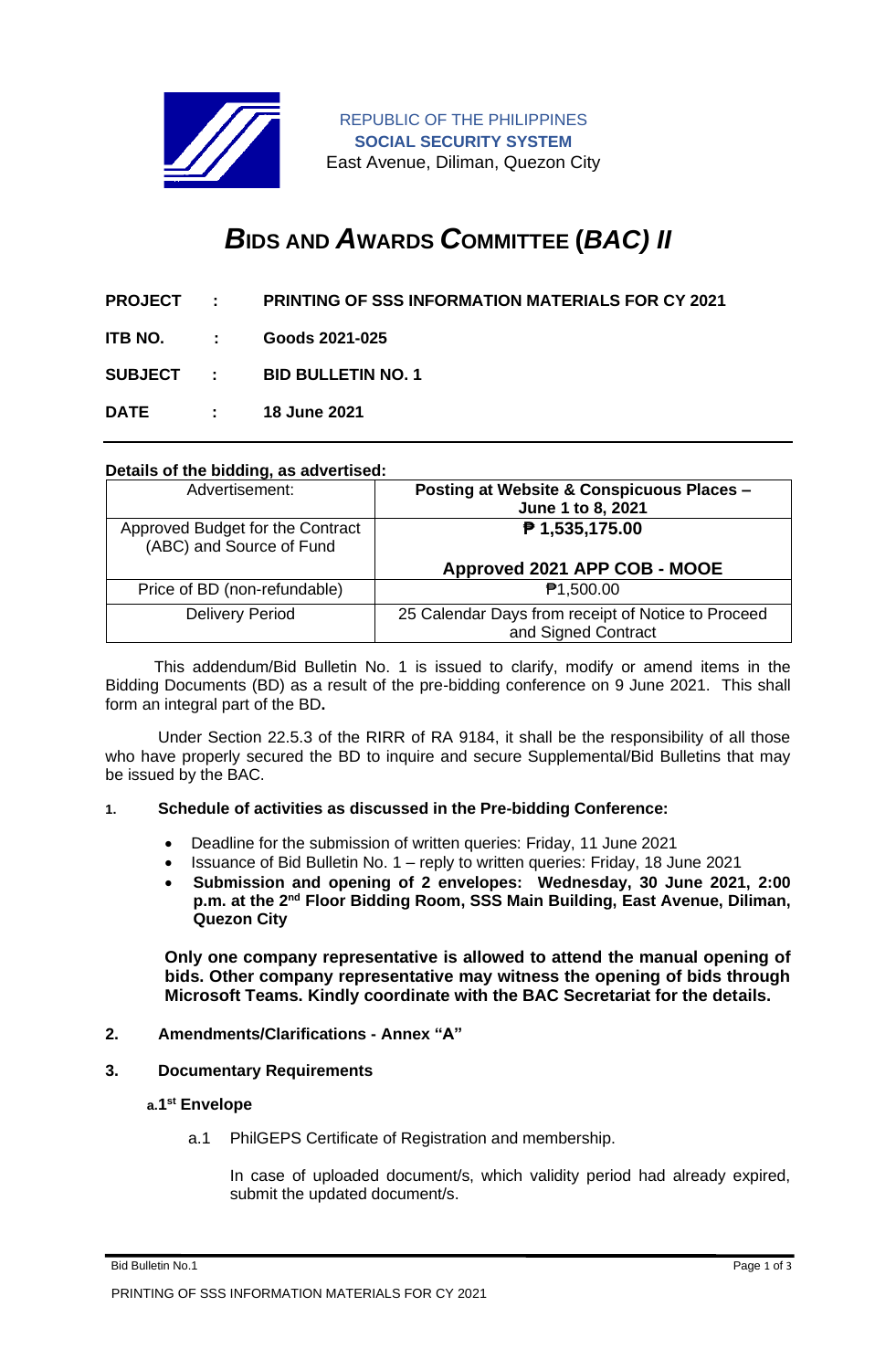- a.2 Statement of all its Ongoing Government and Private Contracts, including contracts awarded but not yet started, if any, whether similar or not similar in nature and complexity to the contract to be bid;
- a.3 Statement of Single Largest Completed Contract (SLCC) similar to the project to be bid, **with supporting documents**, equivalent to at least **50% of the ABC**, completed **within five (5) years** prior to the submission and opening of bids, adjusted by the bidder to current prices using PSA's consumer price index;

For this purpose, similar contracts shall refer to printing of information materials such as brochures and posters, as well as flyers, booklets, magazines and similar collaterals.

- a.4 NFCC Computation or committed Line of Credit (form supplied)
- a.5 JVA, in case of Joint Venture Class "B" Documents (Each partner of the joint venture shall submit the legal eligibility documents. The submission of technical and financial eligibility documents by any of the joint venture partners constitute compliance, except for SSS Clearance that must be complied by all JV partners);
- a.6 Bid Security (2% of the ABC for Cash or Manager's/Cashier's Check payable to SSS or Bank Draft of the ABC, 5% of the ABC for Surety Bond **or** Bid Securing Declaration – form supplied) and **a copy of the Authority to Notarize from the Notary Public).**
- a.7 Technical Documents project requirements
	- Section VI Schedule of Requirements (page 28)
	- Section VII Statement of Compliance with the Technical Specifications (pages 29 to 30)
- a.8 Omnibus Sworn Statement (form supplied) **and a copy of the Authority to Notarize from the Notary Public.**

## **b. Checklist of the 2nd envelope:**

- b.1 Bid Form (form supplied) pages 35 to 36
- b.2 Bid Breakdown (form supplied) page 37

## **c.Additional Requirements to be submitted by the bidder with the Lowest Calculated Bid**

- c.1 2020 Income Tax Return filed through Electronic Filing and Payment System (EFPS) corresponding to the submitted Audited Financial Statement;
- c.2 Quarterly VAT for the period October 2020 to March 2021 or latest available Quarterly VAT;
- c.3 Documents listed in the Platinum Membership and updates, if any;
	- SEC/DTI Registration
	- 2021 Mayor's Permit
	- Valid Tax Clearance
	- 2020 Audited Financial Statement filed through EFPS
- **4.** Awarding shall be made to the bidder with the Lowest Calculated and Responsive Bid (LCRB).
- **5.** All documents that need notarization should be notarized by the Notary Public himself/herself who has the authority to do so for the current year. **A copy of the Authority to Notarize from the Notary Public must be submitted.**
- **6.** Bidder must sign on each and every page of the Bid Proposal (1<sup>st</sup> and 2<sup>nd</sup> envelope). Failure to do so shall be a ground for the rejection of the bid.

Bid Bulletin No.1 Page 2 of 3